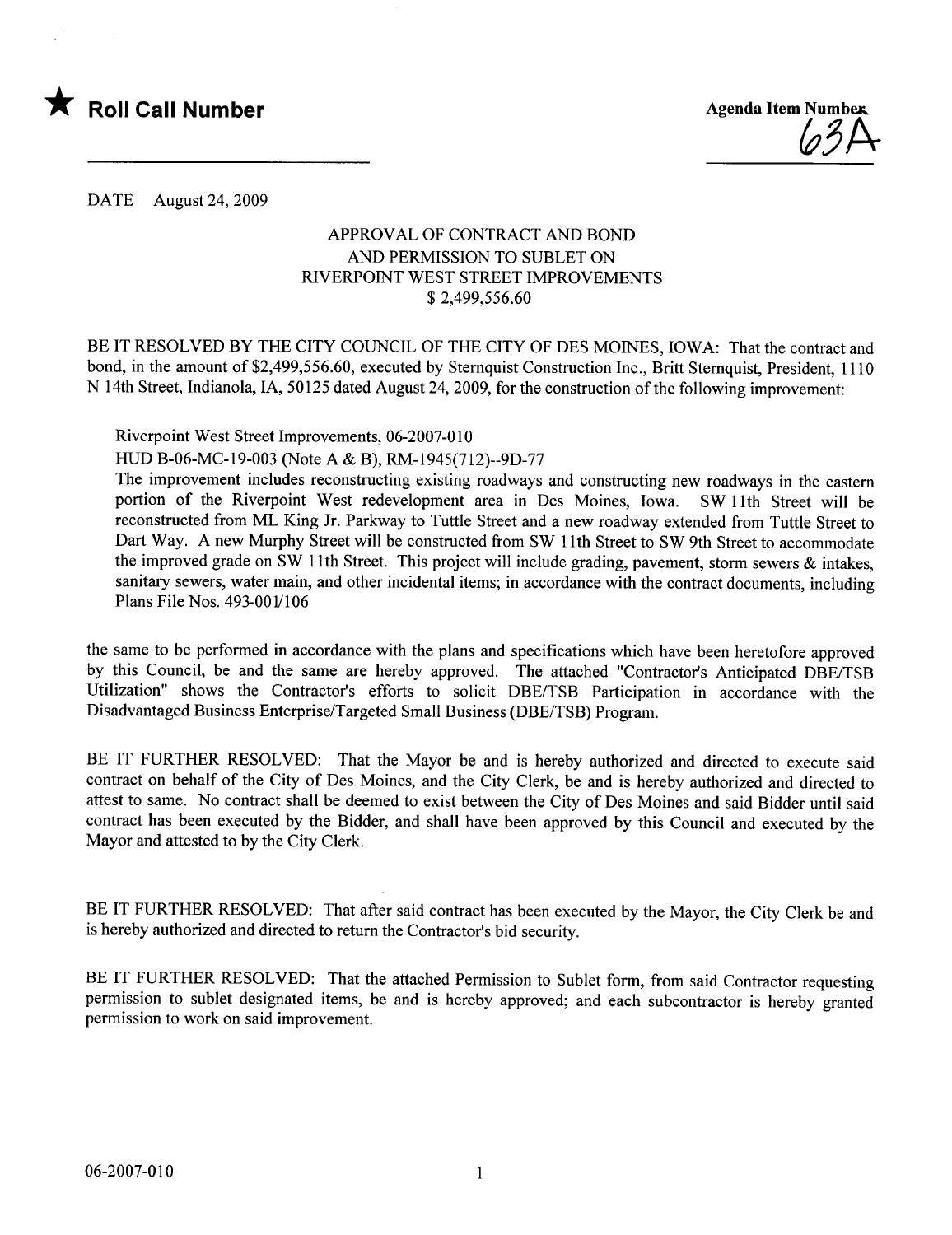



DATE August 24, 2009

BE IT FURTHER RESOLVED: That the Des Moines Finance Director is hereby authorized to encumber this contract amount against the funds as identified below, and to acquire Builder's Risk Insurance, if appropriate, for the above referenced improvement.

Moved by to adopt.

**22** 

FORM APPROVED  $\gamma$  with  $\gamma$  and  $\gamma$ 

Kathleen Vanderpool Deputy City Attorney

Funding Source: 2009-2010 CIP, Page Street-35, Riverpoint West Street Improvements, STR227, Being:

· \$440,223.79 in City of Des Moines TIF-Backed G. O. Bonds from STR227.

· \$521,290 in Iowa Department of Transportation Revitalize Iowa's Sound Economy (RISE) funds for 50% of construction cost of eligible items with \$521,290 maximum. (Division 1 Paving items are RISE eligible.)

· \$1,538,042.81 in private contributions in accordance with the Supplemental Development Agreement approved on May 19, 2008, under Roll Call No. 08-935, being:

o \$1,138,879.79 from Riverpoint West L.L.C., which contains proceeds from the HUD Section 108 Loan approved by the City Council on July 23, 2007, under Roll Call No.07- 1 456, and is to be paid within 10 days after award of the contract.

o \$399,163.02 411,810.68 from Hubbell Terminal Corporation, which shall be paid at completion of the project.

| <b>COUNCIL ACTION</b> | <b>YEAS</b> | <b>NAYS</b>     | <b>PASS</b> | <b>ABSENT</b> |
|-----------------------|-------------|-----------------|-------------|---------------|
| <b>COWNIE</b>         |             |                 |             |               |
| <b>COLEMAN</b>        |             |                 |             |               |
| <b>HENSLEY</b>        |             |                 |             |               |
| <b>KIERNAN</b>        |             |                 |             |               |
| <b>MAHAFFEY</b>       |             |                 |             |               |
| <b>MEYER</b>          |             |                 |             |               |
| <b>VLASSIS</b>        |             |                 |             |               |
| <b>TOTAL</b>          |             |                 |             |               |
| <b>MOTION CARRIED</b> |             | <b>APPROVED</b> |             |               |
|                       |             |                 |             |               |
|                       |             |                 |             |               |
|                       |             |                 |             | Mayor         |

I, Diane Rauh, City Clerk of said City Council, hereby certify that at a meeting of the City Council, held on the above date, among other proceedings the above was adopted.

IN WITNESS WHREOF, I have hereunto set my hand and affixed my seal the day and year first above written.